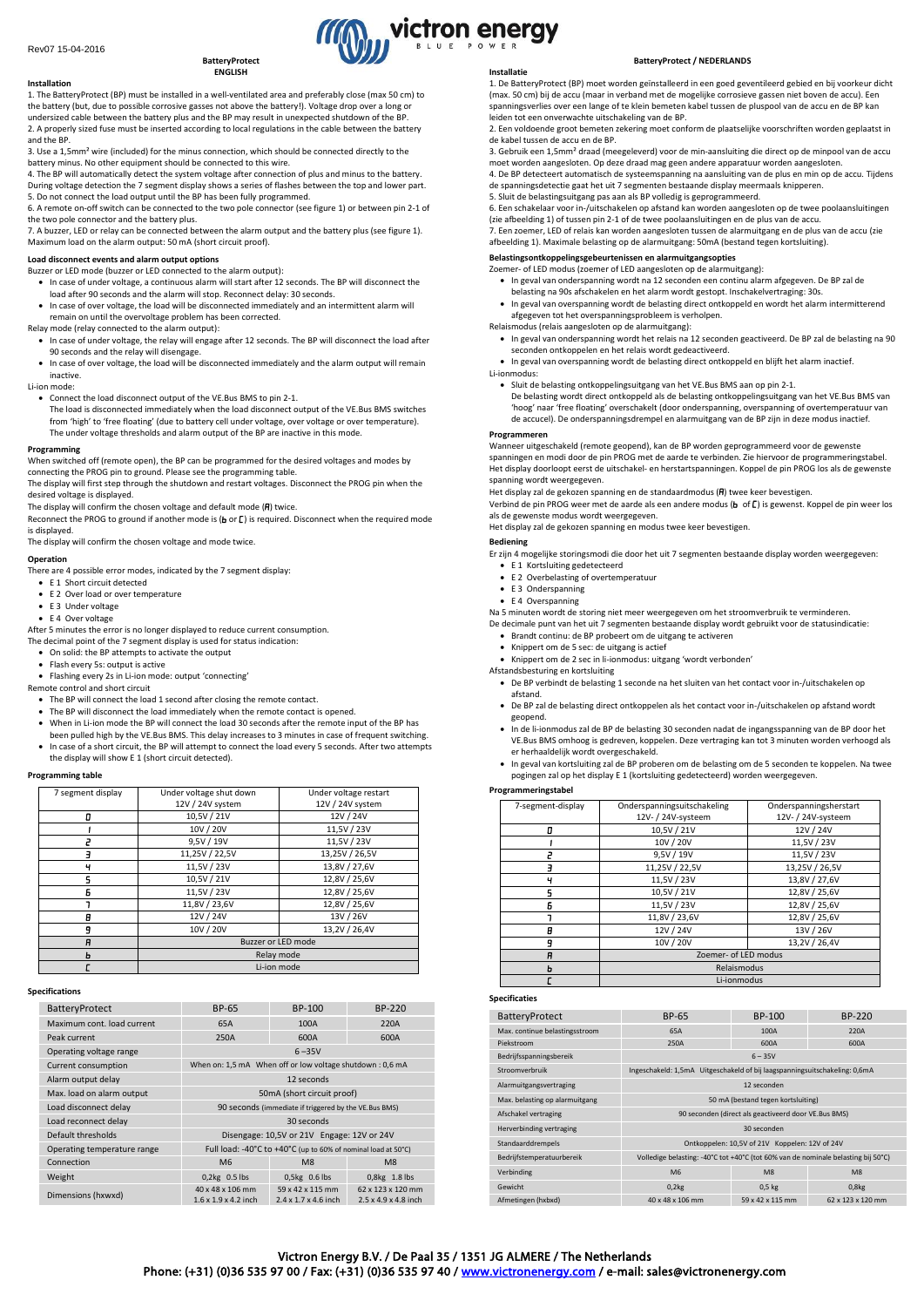**Installation**

#### **BatteryProtect FRANÇAIS**

1. L'installation du BatteryProtect (BP) doit se faire dans un local bien aéré et à proximité de la batterie (50 cm max., mais jamais au-dessus en raison des risques d'émanation de gaz corrosifs!). Une chute de tension sur un câble long ou sous-dimensionné entre le pôle positif de la batterie et le BP peut entraîner un arrêt inattendu du BP.

2. Un fusible correctement dimensionné doit être inséré – conformément aux règlements locaux – dans le câble entre la batterie et le BP.

3. Utilisez un fil de 1,5 mm² (inclus) pour la connexion négative qui doit être raccordée directement au pôle négatif de la batterie. Aucun autre équipement ne doit y être raccordé.

4. Le BP détectera automatiquement la tension du système après la connexion des pôles positif et négatif à la batterie. Durant la détection de la tension, un écran à 7 segments montre une série de clignotements entre la partie du haut ou du bas.

5. Ne connectez pas la sortie de la charge tant que le BP n'a pas été entièrement programmé.

6. Un interrupteur de marche/arrêt à distance peut être connecté à un connecteur avec deux pôles (voir l'illustration 1) ou entre la broche 2-1 du connecteur à deux pôles et le pôle positif de la batterie. 7. Un buzzer, un voyant LED ou un relais peut être connecté entre la sortie d'alarme et le pôle positif de la batterie (voir illustration 1). Charge maximale sur sortie d'alarme : 50 mA (protection contre le court-

# **Évènements de déconnexion de charge et options de sortie d'alarme**

Mode Buzzer ou LED (buzzer ou LED connectée à la sortie de l'alarme) :

- En cas de sous-tension, une alarme continue démarrera au bout de 12 secondes. Le BP déconnectera la charge au bout de 90 secondes et l'alarme s'arrêtera. Temps avant reconnexion : 30 secondes.
- En cas de surtension, la charge sera immédiatement déconnectée et une alarme intermittente sera présente tant que le problème de surtension n'aura pas été réglé.

Mode Relais (relais connecté à la sortie d'alarme) :

- En cas de sous-tension, le relais s'enclenchera au bout de 12 secondes. Le BP déconnectera la charge au bout de 90 secondes et le relais se dés enclenchera.
- En cas de surtension, la charge sera immédiatement déconnectée et la sortie d'alarme restera activée.

Mode Lithium-ion :

circuit).

- Connectez la sortie de déconnexion de la charge du BMS du VE.Bus à la broche 2-1.
- La charge est immédiatement déconnectée lorsque la sortie de déconnexion de charge du BMS du VE.Bus commute de « élevée » à « flottante » (du fait que la cellule de la batterie soit sous-tension, surtension ou surchauffe). Les seuils de sous-tension et la sortie d'alarme du BP sont inactifs sous ce mode.

#### **Programmation en cours**

Lorsqu'il est éteint (interrupteur à distance ouvert), le BP peut être programmé pour les tensions et modes souhaités en connectant la broche PROG à la terre. Veuillez consulter le tableau de programmation. L'écran fera défiler les tensions d'arrêt et de démarrage. Déconnectez la broche PROG lorsque la tension souhaitée s'affiche.

L'écran confirmera la tension et le mode par défaut ( $\Pi$ ) choisis deux fois.

Connectez à nouveau PROG à la terre si un autre mode est souhaité (b ou L). Déconnectez lorsque le mode requis s'affiche.

L'écran confirmera la tension et le mode choisis deux fois.

### **Fonctionnement**

Il y a 4 modes d'erreur possibles indiqués sur l'écran à 7 segments :

- E 1 Court-circuit détecté
- E 2 Surcharge ou surchauffe
- E 3 Sous-tension
- E 4 Surtension
- Au bout de 5 minutes, l'erreur ne s'affiche plus afin de réduire la consommation de courant.
- Le point décimal de l'écran à 7 segments est utilisé pour l'indication du statut : • S'il est fixe : le BP essaie d'activer la sortie.
- S'il clignote toutes les 5 secondes : la sortie est active.
- S'il clignote toutes les 2 secondes en mode lithium-ion : la sortie est en cours de connexion
- Contrôle à distance et court-circuit
- Le BP connectera la charge 1 seconde après la fermeture du contact à distance.
- Le BP déconnectera immédiatement la charge si le contact à distance est ouvert.
- En mode Lithium-ion, le BP connectera la charge 30 secondes après que le BMS du VE.Bus ait élevé l'entrée à distance du BP. Ce délai augmente jusqu'à 3 minutes en cas de commutation fréquente.
- En cas de court-circuit, le BP essayera de connecter la charge toutes les 5 secondes. Au bout de deux essais, l'écran affichera E1 (court-circuit détecté).

#### **Tableau de programmation**

| Écran à 7 segments | Arrêt en cas de sous-tension | Redémarrage en cas de sous-tension |  |
|--------------------|------------------------------|------------------------------------|--|
|                    | Système de 12V / 24V         | Système de 12V / 24V               |  |
| 0                  | 10,5V / 21V                  | 12V / 24V                          |  |
|                    | 10V / 20V                    | 11,5V / 23V                        |  |
|                    | 9,5V / 19V                   | 11,5V / 23V                        |  |
| ╕                  | 11,25V / 22,5V               | 13,25V / 26,5V                     |  |
| ч                  | 11,5V / 23V                  | 13,8V / 27,6V                      |  |
|                    | 10,5V / 21V                  | 12,8V / 25,6V                      |  |
| Б                  | 11,5V / 23V                  | 12,8V / 25,6V                      |  |
|                    | 11,8V / 23,6V                | 12,8V / 25,6V                      |  |
| Α                  | 12V / 24V                    | 13V / 26V                          |  |
| 9                  | 10V / 20V                    | 13,2V / 26,4V                      |  |
| A                  | Mode Buzzer ou LED           |                                    |  |
|                    | <b>Mode Relais</b>           |                                    |  |
|                    | Mode Lithium-ion             |                                    |  |

#### **Caractéristiques**

| <b>BatteryProtect</b>               | BP-65                                                                                 | BP-100                                                 | <b>BP-220</b>                                           |  |
|-------------------------------------|---------------------------------------------------------------------------------------|--------------------------------------------------------|---------------------------------------------------------|--|
| Courant de charge continu maximal   | 65A                                                                                   | 100A                                                   | 220A                                                    |  |
| Puissance de pointe                 | 250A                                                                                  | 600A                                                   | 600A                                                    |  |
| Gamme de tension d'exploitation     |                                                                                       | $6 - 35V$                                              |                                                         |  |
| Consommation de courant             | Si allumé: 1,5 mA<br><b>mA</b>                                                        | Si éteint ou si arrêt en cas de tension faible : 0,6   |                                                         |  |
| Retard de sortie d'alarme           | 12 secondes                                                                           |                                                        |                                                         |  |
| Charge maximale sur sortie d'alarme | 50 mA (protection contre le court-circuit)                                            |                                                        |                                                         |  |
| Retard de déconnexion de charge     | 90 secondes (immédiat si le déclenchement se fait pas le BMS du<br>VE.Bus)            |                                                        |                                                         |  |
| Seuils par défaut                   | Dés enclencher : 10,5V ou 21V Enclencher : 12V ou 24V                                 |                                                        |                                                         |  |
| Plage de température d'exploitation | Pleine charge : -40°C à +40°C (jusqu'à 60% de la charge nominale à<br>$50^{\circ}$ C) |                                                        |                                                         |  |
| Connexion                           | M6                                                                                    | M8                                                     | M8                                                      |  |
| Poids                               | $0.2$ kg $0.5$ livres                                                                 | $0.5$ kg $0.6$ livres                                  | $0.8$ kg $1.8$ livres                                   |  |
| Dimensions (H x L x P)              | 40 x 48 x 106 mm<br>$1,6 \times 1,9 \times 4,2$ pouces                                | 59 x 42 x 115 mm<br>$2,4 \times 1,7 \times 4,6$ pouces | 62 x 123 x 120 mm<br>$2,5 \times 4,9 \times 4,8$ pouces |  |

# **Installering**

victron energy

1. Batteriskyddet BatteryProtect måste installeras i en välventilerad omgivning och helst nära (max. 50 cm ifrån) batteriet (dock inte ovanpå batteriet på grund av frätande gaser!). Spänningsfall på grund av en lång eller för liten kabel mellan batteriets pluspol och batteriskyddet kan leda till oväntade driftstopp.

2. Enligt lokala föreskrifter måste en säkring av passande storlek sättas in i kabeln mellan batteriet och batteriskyddet.

3. Använd en 1,5 mm² kabel (ingår) till minuskopplingen och koppla den direkt till batteriets minuspol. Ingen annan utrustning får kopplas till denna kabel.

4. BatteryProtect kommer automatiskt att känna av systemspänningen när plus- och minuskablarna har kopplats till batteriet. Under spänningsdetektionen kommer den 7-segmentella displayen att visa en rad olika blinkande ljus mellan den övre och nedre delen.

5. Koppla inte på utgångsbelastningen innan batteriskyddet har blivit färdig programmerat.

6. En av/på-fjärrbrytare kan kopplas till den tvåpoliga kontakten (se figur 1) eller mellan stift 2-1 på tvåpolskontakten och batteriets pluspol.

7. En summer, en LED eller ett relä kan kopplas mellan larmutgången och batteriets pluspol (se figur 1). Maximal belastning på larmutgången: 50 mA (kortslutningsskyddad).

# **Belastningsfrånkopplingar och larmalternativ** Summer eller LED-läge (summer eller LED kopplade till larmutgången):

- Vid underspänning kommer ett kontinuerligt larm att startas efter 12 sekunder. Batteriskyddet kommer att koppla bort belastningen efter 90 sekunder och larmet kommer att upphöra. Återanslutningsfördröjnng: 30 sekunder.
- Vid överspänning kommer belastningen att kopplas bort omedelbart och ett intermittent larm kommer att fortsätta tills överspänningsproblemet har blivit åtgärdat.

### Reläläge (relä kopplat till larmutgången):

- Vid underspänning kommer reläet att aktiveras efter 12 sekunder. Batteriskyddet kommer att koppla bort belastningen efter 90 sekunder och reläet kommer att avaktiveras.
- Vid överspänning kommer belastningen att kopplas bort omedelbart och larmutgången kommer att förbli inaktiv.

# Li-ion-läge:

• Koppla VE.Bus BMS:S utgång för belastningsfrånkoppling till stift 2-1. Belastningen kopplas bort omedelbart när utgången för belastningsfrånkoppling på VE.Bus BMS växlar från "hög" till "fritt flytande" (på grund av underspänning, överspänning eller övertemperatur i battericellerna). Batteriskyddets underspänningströskel och larmutgång är inaktiva i detta läge.

#### **Programmering**

När enheten är avstängd (fjärrstyrning öppen), kan önskad spänning och önskat läge ställas in på batteriskyddet genom att koppla PROG-stiftet till jord. Vänligen se programmeringstabellen.

Displayen kommer först att gå igenom spänningsvärdena för avstängning och återstart. Koppla ifrån PROG- stiftet när önskad spänning visas.

Displayen kommer att bekräfta den valda spänningen och standardläget ( $\overline{p}$ ) två gånger.

Englis Jahren i det sammen som ett annat läge (beller [; ) krävs. Koppla ifrån när önskat läge visas.<br>Koppla PROG till jord om ett annat läge (beller [; ) krävs. Koppla ifrån när önskat läge visas. Displayen kommer att bekräfta den valda spänningen och valt läge två gånger.

#### **Drift**

- 
- Det finns 4 möjliga felmeddelanden som visas i den 7-segmentella displayen E 1 Kortslutning detekterad E 2 Överbelastning eller övertemperatur
	- E 3 Underspänning
- E 4 Överspänning
- Efter 5 minuter visas inte felmeddelandet längre för att minska strömförbrukningen.
- Decimalkommat i den 7-segmentella displayen används för att ange status:
- Kontinuerligt: Batteriskyddet försöker aktivera utgången Blinkar var 5:e sekund: utgången är aktiv
- 
- Blinkar var 2 sekund i Li-ion-läge: utgången "kopplas till" Fjärrstyrning och kortslutning
- Batteriskyddet kopplar på belastningen en sekund efter att fjärrkontakten har stängts.
- Batteriskyddet kommer att koppla bort belastningen omedelbart när fjärrkontakten öppnas.
- I Li-ion-läge kommer batteriskyddet att koppla på belastningen 30 sekunder efter att batteriskyddets fjärringång har höjts av VE.Bus BMS. Denna fördröjning kan ökas till 3 minuter om växlingar sker ofta.
- Vid kortslutning kommer batteriskyddet att försöka koppla på belastningen var 5:e sekund. Efter två försök kommer displayen att visa E 1 (kortslutning detekterad).

# **Programmeringstabell**

| 7-segmentell display | Underspänning avstängning | Underspänning omstart |  |
|----------------------|---------------------------|-----------------------|--|
|                      | 12V / 24V system          | 12V / 24V system      |  |
| п                    | 10,5V / 21V               | 12V / 24V             |  |
|                      | 10V / 20V                 | 11,5V / 23V           |  |
| 2                    | 9,5V / 19V                | 11,5V / 23V           |  |
| э                    | 11,25V / 22,5V            | 13,25V / 26,5V        |  |
| ч                    | 11,5V / 23V               | 13,8V / 27,6V         |  |
| 5                    | 10,5V / 21V               | 12,8V / 25,6V         |  |
| Б                    | 11,5V / 23V               | 12,8V / 25,6V         |  |
|                      | 11,8V / 23,6V             | 12,8V / 25,6V         |  |
| A                    | 12V / 24V                 | 13V / 26V             |  |
| 9                    | 10V / 20V                 | 13,2V / 26,4V         |  |
| R                    | Summer eller LED-läge     |                       |  |
| ь                    | Reläläge                  |                       |  |
|                      | Li-ion-läge               |                       |  |

## **Specifikationer**

| BatteryProtect                         | BP-65                                                                               | BP-100                                                         | BP-220                                   |
|----------------------------------------|-------------------------------------------------------------------------------------|----------------------------------------------------------------|------------------------------------------|
| Maximal kontinuerlig belastningsström  | 65A                                                                                 | 100A                                                           | 220A                                     |
| Toppström                              | 250A                                                                                | 600A                                                           | 600A                                     |
| Driftspänningsintervall                |                                                                                     | $6 - 35V$                                                      |                                          |
| Strömförbrukning                       | spänning: 0,6 mA                                                                    | Påslagen: 1,5 mA Avstängd eller vid driftstopp på grund av låg |                                          |
| Larmfördröjning                        | 12 sekunder                                                                         |                                                                |                                          |
| Maximal belastning vid larmutgång      | 50 mA (kortslutningssäkrad)                                                         |                                                                |                                          |
| Fördröjning av belastningsfrånkoppling | 90 sekunder (omedelbar bortkoppling om det utlöses av VE.Bus<br>BMS)                |                                                                |                                          |
| Standardtrösklar                       | Urkoppling: 10,5V eller 21V Inkoppling: 12V or 24V                                  |                                                                |                                          |
| Driftstemperatursintervall             | Full belastning: -40°C till +40°C (upp till 60% av nominell<br>belastning vid 50°C) |                                                                |                                          |
| Förbindelse                            | M <sub>6</sub>                                                                      | M <sub>8</sub>                                                 | M8                                       |
| Vikt                                   | $0.2$ kg<br>$0,5$ pund                                                              | $0.5$ kg<br>$0,6$ pund                                         | 0.8 <sub>kg</sub><br>1,8 pund            |
| Mått (h x b x d)                       | 40 x 48 x 106 mm<br>1,6 x 1,9 x 4,2 tum                                             | 59 x 42 x 115 mm<br>2,4 x 1,7 x 4,6 tum                        | 62 x 123 x 120 mm<br>2,5 x 4,9 x 4,8 tum |

# Victron Energy B.V. / De Paal 35 / 1351 JG ALMERE / The Netherlands

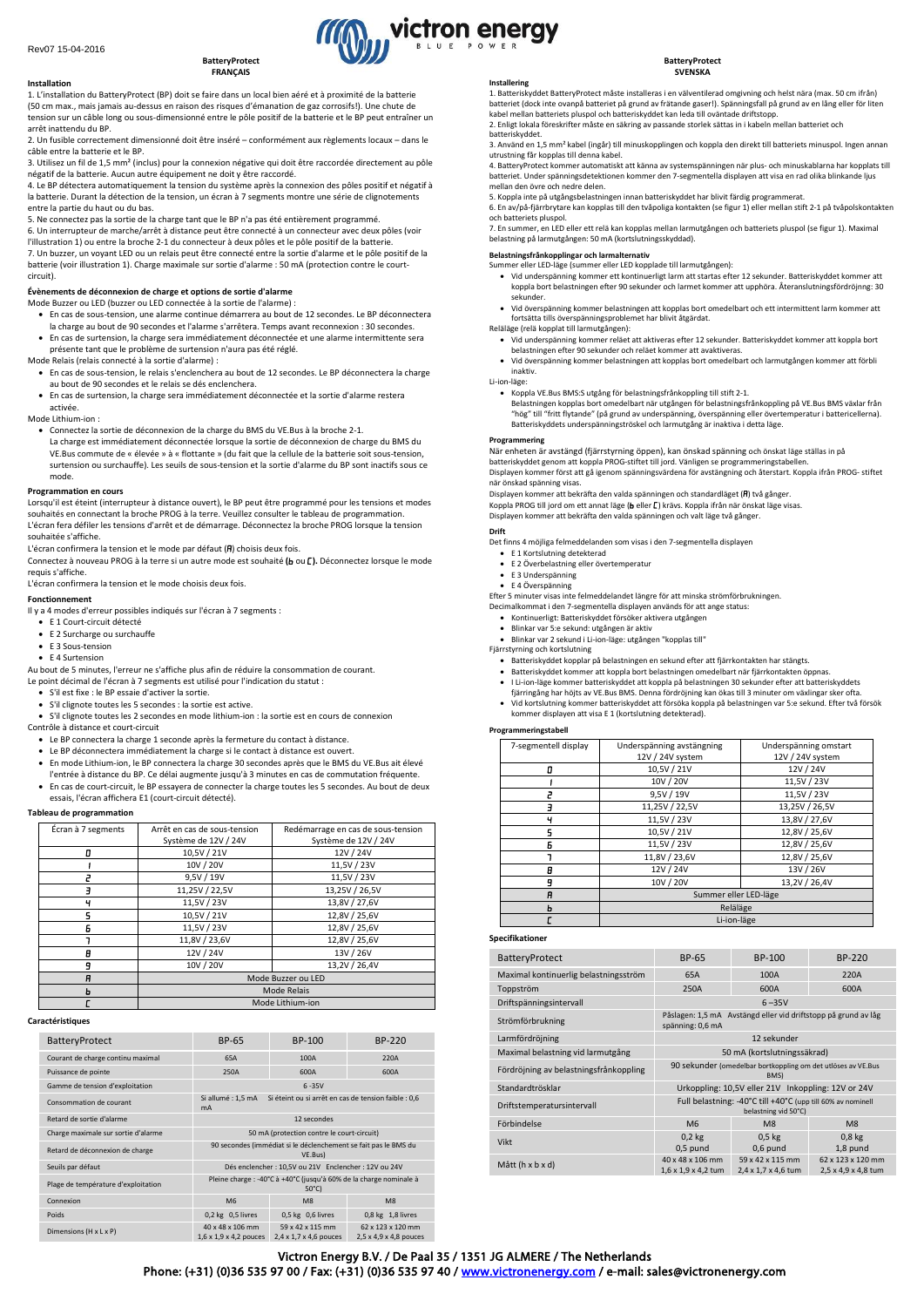**Installation**

#### **BatteryProtect DEUTSCH**

1. Der BatteryProtect (BP) ist in einem gut belüfteten Bereich und vorzugsweise in Nähe der Batterie (Abstand maximal 50 cm) anzubringen (aufgrund möglicher Schadgase jedoch nicht über der Batterie!). Ein Spannungsabfall durch ein zu langes oder unterdimensioniertes Kabel zwischen dem Pluspol der Batterie und dem BP kann zu einem unerwarteten Abschalten des BP führen.

2. In das Kabel zwischen der Batterie und dem BP muss eine geeignete Sicherung eingefügt werden, die den örtlichen Bestimmungen entspricht.

3. Verwenden Sie einen Draht mit 1,5 mm² (mitgeliefert) für den Minusanschluss, der direkt an den Minuspol der<br>Batterie angeschlossen werden sollte. Es dürfen keine anderen Geräte mit diesem Draht verbunden sein. 4. Der BP ermittelt automatisch die Systemspannung, nachdem Plus- und Minuspol der Batterie verbunden wurden.

Während des Ermittelns der Spannung erscheinen auf der Siebensegmentanzeige eine Reihe von Blitzen zwischen dem oberen und dem unteren Teil.

5. Verbinden Sie den Lastausgang erst, nachdem der BP vollständig programmiert wurde. 6. Es lässt sich ein ferngesteuerter Ein-/Aus-Schalter an den zweipoligen Stecker (siehe Abbildung 1) oder zwischen Pol 2-1 des zweipoligen Steckers und den Pluspol der Batterie anschließen.

7. Ein akustisches Signal, eine LED oder ein Relais lässt sich zwischen den Alarm-Ausgang und den Pluspol der Batterie anschließen (siehe Abbildung 1). Maximale Last am Alarmausgang: 50 mA (kurzschlussfest)

**Vorfälle, die zum Abschalten der Last führen, und Optionen für den Alarm-Ausgang**<br>Akustischer Alarm oder LED-Modus (es ist ein akustischer Alarm oder eine LED an den Alarm-Ausgang angeschlossen):

- Im Falle einer auftretenden Unterspannung schaltet sich nach 12 Sekunden ein anhaltender Alarm ein. Nach
- 90 Sekunden schaltet der BP die Last ab und der Alarm hört auf. Wiederanschlussverzögerung: 30 Sekunden. Im Falle einer auftretenden Überspannung wird die Last sofort abgeschaltet und ein periodischer Alarm bleibt solange eingeschaltet, bis das Problem mit der Überspannung gelöst wurde.
- Relais-Modus (ein Relais ist an den Alarm-Ausgang angeschlossen):
- Im Falle einer auftretenden Unterspannung spricht nach 12 Sekunden ein Relais an. Nach 90 Sekunden schaltet der BP die Last ab und das Relais fällt zurück.
- Bei einer auftretenden Überspannung wird die Last sofort abgeschaltet und der Alarm-Ausgang bleibt nicht aktiv.

#### Lithium-Ionen-Modus:

• Verbinden Sie den Ausgang für die Lastabschaltung am VE.Bus BMS mit Pol 2-1. Die Last wird sofort abgeschaltet, wenn der Ausgang für die Lastabschaltung am VE.Bus BMS (aufgrund einer Unterspannung in den Batteriezellen, einer Überspannung oder einer Übertemperatur) von "HIGH" (hoch) auf "FREE FLOATING" (offener Stromkreis) umschaltet. Die Schwellwerte für die Unterspannung und der Alarm-Ausgang am BP sind in diesem Modus nicht aktiv.

# **Programmierung**

Wenn er ausgeschaltet ist (Fernbedienung offen), kann der BP für die gewünschten Spannungen und Modi programmiert werden, indem der Pol PROG mit der Erde verbunden wird. Bitte beachten Sie hierzu die Programmierungstabelle.

Das Display schaltet erst durch die Spannungen für das Abschalten und Neustarten. Wenn die gewünschte Spannung angezeigt wird, trennen Sie den Pol PROG.

Das Display wird die ausgewählte Spannung und den Standardmodus (FI) zweimal bestätigen.

Verbinden Sie PROG wieder mit der Erde, falls ein anderer Modus (b oder [] gewünscht wird. Trennen Sie die Verbindung, wenn der gewünschte Modus angezeigt wird. Das Display wird die ausgewählte Spannung und den Modus zweimal bestätigen.

**Betrieb**

Es gibt 4 mögliche Fehlermodi, die dann auf der 7-Segmentanzeige erscheinen:

- E 1 Kurzschluss erkannt
- E 2 Überlast oder Übertemperatur • E 3 Unterspannung
- E 4 Überspannung
- Nach 5 Minuten wird der Fehler nicht länger angezeigt, um den Stromverbrauch zu senken.
- Der Dezimalpunkt der 7-Segmentanzeige wird für die Statusanzeige verwendet: Er leuchtet konstant: der BP versucht den Ausgang zu aktivieren

- 
- Er blinkt alle 5 s: Ausgang ist aktiv Er blinkt alle 2 s im Lithium-Ionen-Modus: Ausgang "wird verbunden"
- Fernsteuerung und Kurzschluss Der BP wird die Last 1 Sekunde, nachdem der Fernsteuerungskontakt geschlossen wurde, verbinden.
- Der BP wird die Last sofort trennen, wenn der Fernsteuerungskontakt geöffnet wird.
- Im Lithium-Ionen-Modus verbindet der BP die Last 30 Sekunden nachdem der Fernsteuerungseingang des BP durch den VE.Bus BMS auf "HIGH" gesetzt wurde. Diese Verzögerung erhöht sich auf 3 Minuten, wenn häufig umgeschaltet wird.
- Im Falle eines Kurzschlusses versucht der BP die Last alle 5 Sekunden anzuschließen. Nach zwei Versuchen zeigt das Display E 1 an (Kurzschluss erkannt).

#### **Programmierungstabelle**

| 7-Segmentanzeige | Abschalten wegen Unterspannung   | Neustart nach Unterspannung |  |
|------------------|----------------------------------|-----------------------------|--|
|                  | 12V / 24V System                 | 12V / 24V System            |  |
| п                | 10,5V / 21V                      | 12V / 24V                   |  |
|                  | 10V / 20V                        | 11,5V / 23V                 |  |
| ∍                | 9,5V / 19V                       | 11,5V / 23V                 |  |
|                  | 11,25V / 22,5V                   | 13,25V / 26,5V              |  |
| ч                | 11,5V / 23V                      | 13,8V / 27,6V               |  |
| ς                | 10,5V / 21V                      | 12,8V / 25,6V               |  |
| F                | 11,5V / 23V                      | 12,8V / 25,6V               |  |
|                  | 11,8V / 23,6V                    | 12,8V / 25,6V               |  |
| B                | 12V / 24V                        | 13V / 26V                   |  |
| 9                | 10V / 20V                        | 13,2V / 26,4V               |  |
| A                | Akustischer Alarm oder LED-Modus |                             |  |
| n                | Relais-Modus                     |                             |  |
|                  | Lithium-Ionen-Modus              |                             |  |
|                  |                                  |                             |  |

#### **Technische Daten**

| BatteryProtect                            | BP-65                                                                           | BP-100                                               | BP-220                                    |
|-------------------------------------------|---------------------------------------------------------------------------------|------------------------------------------------------|-------------------------------------------|
| Maximum unterbrechungsfreier<br>Laststrom | 65A                                                                             | 100A                                                 | 220A                                      |
| Spitzenstrom                              | 250A                                                                            | 600A                                                 | 600A                                      |
| Betriebsbereich Spannung                  |                                                                                 | $6-35V$                                              |                                           |
| Stromverbrauch                            | Wenn an: 1,5 mA Wenn aus oder nach Abschalten bei niedriger<br>Spannung: 0,6 mA |                                                      |                                           |
| Verzögerung Alarmausgang                  | 12 Sekunden                                                                     |                                                      |                                           |
| Maximale Last am Alarmausgang             | 50mA (kurzschlussfest)                                                          |                                                      |                                           |
| Verzögerung Last abschalten               | 90 Sekunden (sofort, wenn durch das VE.Bus BMS ausgelöst)                       |                                                      |                                           |
| Standardschwellwerte                      | Ausschalten: 10,5V oder 21V Einschalten: 12V oder 24V                           |                                                      |                                           |
| Betriebstemperaturbereich                 | Volle Last: -40°C bis+40°C (bis zu 60% des Nominalwertes der Last<br>bei 50°C)  |                                                      |                                           |
| Verbindung                                | M <sub>6</sub>                                                                  | M8                                                   | M8                                        |
| Gewicht                                   | 0,2 kg 0,5 Pfund                                                                | 0,5 kg 0,6 Pfund                                     | 0,8 kg 1,8 Pfund                          |
| Abmessungen (HxBxT)                       | 40 x 48 x 106 mm<br>$1,6 \times 1,9 \times 4,2$ Zoll                            | 59 x 42 x 115 mm<br>$2,4 \times 1,7 \times 4,6$ Zoll | 62 x 123 x 120 mm<br>2,5 x 4,9 x 4,8 Zoll |

#### **Instalação**

victron energy

1. Instale o BatteryProtect (BP) num local bem ventilado e de preferência próximo da bateria (máx. 50 cm), mas não sobre a mesma (por causa dos eventuais gases corrosivos!) A queda de tensão provocada por um cabo demasiado comprido ou subdimensionado entre a bateria e o BP pode provocar um corte inesperado do dispositivo.

2. Instale um fusível com a dimensão adequada no cabo que liga a bateria ao BP, em conformidade com os regulamentos locais.

3. Utilize um cabo de 1,5 mm<sup>2</sup> (incluído) na ligação negativa, que deve ligar diretamente ao polo negativo da bateria. Este cabo não deve ser ligado a outro equipamento.

4. O BP deteta automaticamente a tensão do sistema depois de ligar o polo positivo e negativo à bateria. Durante a deteção de tensão, o visor de sete segmentos indica uma série de intermitências entre a parte superior e inferior.

5. Não ligue a saída de carga enquanto o BP não estiver completamente programado.

6. Pode ligar um interruptor On/Off remoto ao conector de dois polos (consultar Figura 1) ou entre o pino 2-1 do conector de dois polos e o polo positivo da bateria.

7. Pode ligar uma campainha, um LED ou um relé entre a saída de alarme e o polo positivo da bateria (consultar Figura 1). Carga máxima na saída de alarme: 50 mA (à prova de curto-circuito).

## **Eventos de corte da carga e opções da saída de alarme**

- Modo campainha ou LED (ligados na saída de alarme): • Em caso de subtensão: decorridos 12 s, é ativado um alarme contínuo. O BP desliga a carga passados 90 s e o alarme para. Atraso de reconexão: 30 segundos.
	- Em caso de sobretensão, a carga é desligada automaticamente e o alarme intermitente continua ativo enquanto o problema não for solucionado.

# Modo relé (ligado na saída do alarme):

- Em caso de subtensão, decorrido 12 s, é engatado um relé. O BP desliga a carga passados 90 s e o relé é desengatado.
- Em caso de sobretensão, a carga é desligada automaticamente imediatamente e a saída do alarme continua inativa.
- Modo Li-ion
	- Ligue a saída de corte da carga do VE.BUS BMS ao pino 2-1.
	- A carga é desligada automaticamente quando a saída de corte da carga do VE.Bus BMS muda de "Alto" para "Lenta" (devido a subtensão, sobretensão ou sobreaquecimento da bateria). O limiar de subtensão e a saída de alarme do BP estão desativados neste modo.

## **Programação**

Quando estiver desligado (remoto aberto), o BP pode ser programado com os modos e as tensões pretendidas ligando o pino PROG a terra. Consulte a tabela de programação.

O visor indica primeiro o corte e o reinício das tensões. Desligue o pino PROG quando visualizar a tensão pretendida.

O visor confirma a tensão selecionada e o modo predefinido  $\left(\overline{H}\right)$  duas vezes.

Ligue o pino PROG a terra se precisar de outro modo ( $\mathbf b$  ou  $\mathbf E$ ). Desligue quando visualizar o modo selecionado.

O visor confirma a tensão selecionada e o modo duas vezes.

#### **Funcionamento**

O visor de sete segmentos indica quatro modos de erro possíveis:

- E 1 Curto-circuito detetado
- E 2 Sobrecarga ou sobreaquecimento • E 3 Subtensão
- E 4 Sobretensão
- O visor deixa de indicar o erro decorridos 5 min para reduzir o consumo de corrente.

O ponto decimal do visor de sete segmentos indica o estado:

#### • Fixo: o BP tenta ativar a saída.

- Pisca a cada 5 s: a saída está ativa.
- Pisca a cada 2 s no modo Li-ion: saída a ligar.

Controlo remoto e curto-circuito

• O BP liga a carga 1 s depois de fechar o contacto remoto.

- O BP desliga a carga imediatamente quando o contacto remoto está aberto.
- No modo Li-ion o BP liga a carga 30 s depois de o VE.Bus BMS ativar a entrada remota do BP. Este atraso aumenta para 3 min com conexões frequentes.
- Em caso de curto-circuito, o BP tenta ligar a carga a cada 5 s. O ecrã indica E 1 (curto-circuito detetado) depois de duas tentativas.

#### **Tabela de programação**

| Visor de sete | Corte por subtensão      | Reinício por subtensão |  |
|---------------|--------------------------|------------------------|--|
| segmentos     | Sistema 12V / 24V        | Sistema 12V / 24V      |  |
| 0             | 10,5V / 21V              | 12V / 24V              |  |
|               | 10V / 20V                | 11,5V / 23V            |  |
| г             | 9,5V / 19V               | 11,5V / 23V            |  |
| ٦             | 11,25V / 22,5V           | 13,25V / 26,5V         |  |
| ч             | 11,5V / 23V              | 13,8V / 27,6V          |  |
| 5             | 10,5V / 21V              | 12,8V / 25,6V          |  |
| 6             | 11,5V / 23V              | 12,8V / 25,6V          |  |
| ٦             | 11,8V / 23,6V            | 12,8V / 25,6V          |  |
| θ             | 12V / 24V                | 13V / 26V              |  |
| 9             | 10V / 20V                | 13,2V / 26,4V          |  |
| A             | Modo de campainha ou LED |                        |  |
| ь             | Modo de relé             |                        |  |
|               | Modo Li-ion              |                        |  |

### **Especificações**

| BatteryProtect                          | <b>BP-65</b>                                                 | <b>BP-100</b>                                              | <b>BP-220</b>                                       |  |
|-----------------------------------------|--------------------------------------------------------------|------------------------------------------------------------|-----------------------------------------------------|--|
| Corrente de carga cont. máxima          | 65A                                                          | 100A                                                       | 220A                                                |  |
| Corrente de pico                        | 250A                                                         | 600A                                                       | 600A                                                |  |
| Intervalo de tensão de<br>funcionamento | 6V a 35V                                                     |                                                            |                                                     |  |
| Consumo de corrente                     |                                                              | Ligado: 1,5 mA Desligado ou corte por baixa tensão: 0,6 mA |                                                     |  |
| Atraso de saída do alarme               | 12 <sub>s</sub>                                              |                                                            |                                                     |  |
| Carga máxima na saída de alarme         | 50 mA (à prova de curto-circuito)                            |                                                            |                                                     |  |
| Atraso de corte da carga                | 90 sec (imediato com ativação por VE.Bus BMS)                |                                                            |                                                     |  |
| Limiares por defeito                    | Desengate 10,5V ou 21V Engate: 12V ou 24V                    |                                                            |                                                     |  |
| Temperatura de funcionamento            | Carga total: -40°C a +40°C (até 60% de carga nominal a 50°C) |                                                            |                                                     |  |
| Conexão                                 | M <sub>6</sub><br>M <sub>8</sub><br>M8                       |                                                            |                                                     |  |
| Peso                                    | 0,2 kg 0,5 lb                                                | 0,5 kg 0,6 lb                                              | 0,8 kg 1,8 lb                                       |  |
| Dimensões (al x la x pr em mm)          | 40 mm x 48 mm x 106 mm<br>1,6 in x 1,9 in x 4,2 in           | 59 mm x 42 mm x 115 mm<br>2,4 in x 1,7 in x 4,6 in         | 62 mm x 123 mm x 120 mm<br>2,5 in x 4,9 in x 4,8 in |  |

#### **BatteryProtect PORTUGUÊS**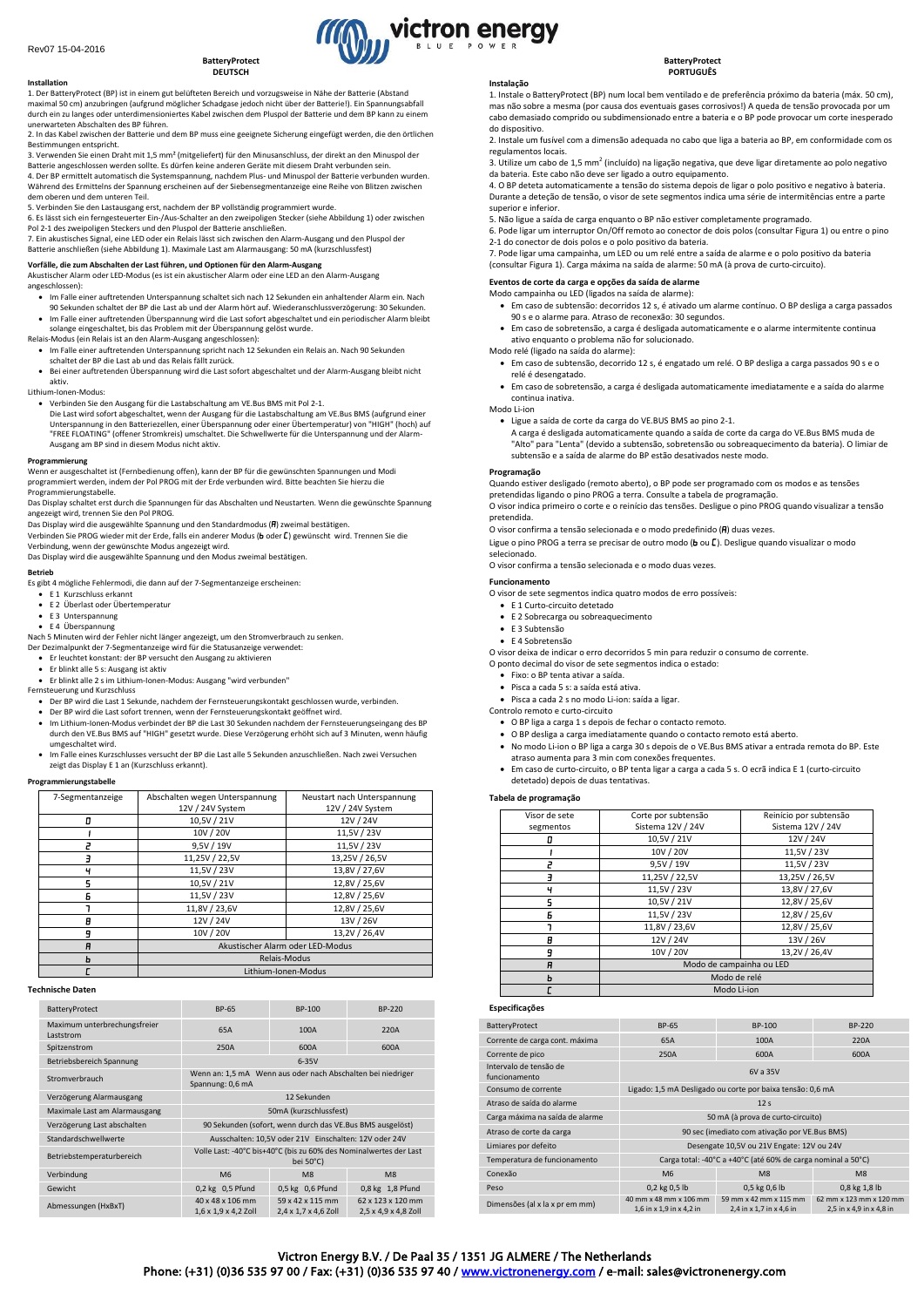#### **BatteryProtect ESPAÑOL**

**Instalación** 1. El BatteryProtect (BP) deberá instalarse en una zona bien ventilada y preferiblemente cerca de la batería (50 cm como máximo), ¡pero no sobre ella, para evitar los posibles gases corrosivos que desprende! La caída de tensión sobre un cable largo o de un tamaño inferior al adecuado entre el positivo de la batería y el BP puede dar lugar a una desconexión inesperada del BP.

2. Debe insertarse un fusible de tamaño apropiado, de acuerdo con las normativas locales, en el cable entre la batería y el BP.

3. Utilice un cable de 1,5 mm² (incluido) para la conexión negativa, que debe estar conectado directamente al negativo de la batería. No deberá conectar ningún otro dispositivo a este cable.

4. El BP detectará automáticamente la tensión del sistema tras la conexión del positivo y negativo a la batería. Durante la detección de la tensión, la pantalla de 7 segmentos muestra una serie de parpadeos

entre la parte superior y la inferior. 5. No conecte la salida de la carga hasta que el BP esté completamente programado.

6. Puede conectarse un interruptor remoto on-off al conector bifásico (ver figura 1) o entre el pin 2-1 del conector bifásico y el positivo de la batería.

7. Puede conectarse una señal acústica, LED o relé entre la salida de alarma y el positivo de la batería (ver figura 1). Carga máxima sobre la salida de alarma: 50 mA (a prueba de cortocircuitos).

- **Eventos de desconexión de carga y opciones de salida de alarma** Modo se señal acústica o LED (señal acústica o LED conectado a la salida de alarma):
- En caso de subtensión, se iniciará una alarma continua después de 12 segundos. El BP desconectará la carga tras 90 segundos y la alarma se detendrá. Demora de reconexión: 30 segundos.
- En caso de sobretensión, la carga se desconectará inmediatamente y permanecerá encendida una alarma intermitente hasta que se haya corregido el problema de sobretensión. Modo relé (relé conectado a la salida de alarma):
- En caso de subtensión, el relé se conectará después de 12 segundos. El BP desconectará la carga tras 90 segundos y el relé se desconectará.
- En caso de sobretensión, la carga se desconectará inmediatamente y la salida de alarma permanecerá inactiva.

#### Modo Li-ion:

• Conectar la salida de carga por baja tensión del BMS del VE.Bus al pin 2-1.

La carga se desconecta inmediatamente cuando la salida de carga por baja tensión del BMS del VE.Bus conmuta de "high" (alto) a "free floating" (flotante) (debido a la subtensión, sobretensión o exceso de temperatura de las celdas de la batería). Los umbrales de subtensión y de salida de alarma del BP están inactivos en este modo.

#### **Programación**

Cuando está apagado (interruptor remoto abierto), el BP puede programarse para las tensiones y modos deseados conectando el pin PROG a la toma de tierra. Consulte la tabla de programación. La pantalla se saltará la desconexión y reiniciará las tensiones. Desconecte el pin PROG cuando se muestre la tensión deseada.

La pantalla confirmará la tensión elegida y el modo por defecto  $\Box$  dos veces.

Vuelva a conectar el PROG a la toma de tierra si se necesita otro modo (**b** o **C**). Desconectar cuando se muestre el modo requerido.

La pantalla confirmará la tensión elegida y el modo en dos ocasiones.

# **Funcionamiento**

Existen 4 posibles modos de error, que se indican en la pantalla de 7 segmentos:

- E 1 Detección de cortocircuito
- E 2 Sobrecarga o exceso de temperatura
- E 3 Subtensión
- E 4 Sobretensión

Pasados 5 minutos, el error ya no se muestra para reducir el consumo de corriente. El punto decimal de la pantalla de 7 segmentos se utiliza para la indicación del estado:

- Encendido fijo: el BP intenta activar la salida
- Parpadeo cada 5 s: la salida está activa
- Parpadeo cada 2 s en el modo Li-ion: "connecting" (conectando) la salida
- Control remoto y cortocircuito
- El BP conectará la carga 1 segundo después de cerrar el contacto remoto.
- El BP desconectará la carga inmediatamente cuando se abra el contacto remoto.
- Cuando se encuentre en modo Li-ion, el BP conectará la carga 30 segundos después de que la entrada remota del BP esté en el nivel alto mediante el BMS del VE.Bus. Este retardo se incrementa a 3 minutos en caso de conmutación frecuente.
- En caso de cortocircuito, el BP intentará conectar la carga cada 5 segundos. Tras dos intentos, la pantalla mostrará E 1 (detección de cortocircuito).

#### **Tabla de programación**

| Pantalla de | Subtensión de desconexión    | Reinicio de subtensión |  |  |
|-------------|------------------------------|------------------------|--|--|
| 7 segmentos | Sistema 12V / 24V            | Sistema 12V / 24V      |  |  |
| п           | 10,5V / 21V                  | 12V / 24V              |  |  |
|             | 10V / 20V                    | 11,5V / 23V            |  |  |
| 7           | 9,5V / 19V                   | 11,5V / 23V            |  |  |
|             | 11,25V / 22,5V               | 13,25V / 26,5V         |  |  |
| ч           | 11.5V / 23V                  | 13.8V / 27.6V          |  |  |
| 5           | 10,5V / 21V                  | 12,8V / 25,6V          |  |  |
| Б           | 11,5V / 23V                  | 12,8V / 25,6V          |  |  |
|             | 11,8V / 23,6V                | 12,8V / 25,6V          |  |  |
| 8           | 12V / 24V                    | 13V / 26V              |  |  |
| 9           | 10V / 20V                    | 13,2V / 26,4V          |  |  |
| A           | Modo de señal acústica o LED |                        |  |  |
| ь           | Relay mode (Modo relé)       |                        |  |  |
|             | Modo Li-ion                  |                        |  |  |

### **Especificaciones**

| BatteryProtect                       | BP-65                                                                             | <b>BP-100</b>                          | BP-220                                              |  |
|--------------------------------------|-----------------------------------------------------------------------------------|----------------------------------------|-----------------------------------------------------|--|
| Corriente de carga cont. máxima      | 65A                                                                               | 100A                                   | 220A                                                |  |
| Pico de corriente                    | 250A                                                                              | 600A                                   | 600A                                                |  |
| Rango de tensión de trabajo          | $6 - 35V$                                                                         |                                        |                                                     |  |
| Consumo de corriente                 | Encendido: 1,5 mA<br>Apagado o desconectado por baja tensión: 0,6 mA              |                                        |                                                     |  |
| Retardo de salida de alarma          | 12 segundos                                                                       |                                        |                                                     |  |
| Carga máx. sobre la salida de alarma | 50 mA (a prueba de cortocircuitos)                                                |                                        |                                                     |  |
| Retardo de desconexión de la carga   | 90 segundos (inmediato si se activa mediante el BMS del VE.Bus)                   |                                        |                                                     |  |
| Umbrales por defecto                 | Desconexión: 10.5V o 21V Conexión: 12V ó 24V                                      |                                        |                                                     |  |
| Rango de temperatura de trabajo      | Carga completa: -40°C a +40°C (hasta el 60% de carga nominal a<br>$50^{\circ}$ C) |                                        |                                                     |  |
| Conexión                             | M <sub>6</sub>                                                                    | M <sub>8</sub>                         | M8                                                  |  |
| Peso                                 | $0,2$ kg. $0,5$ lb                                                                | 0,5 kg. 0,6 lb                         | 0,8 kg. 1,8 lb                                      |  |
| Dimensiones (al x an x p)            | 40 x 48 x 106 mm<br>$1,6 \times 1,9 \times 4,2$ in                                | 59 x 42 x 115 mm<br>2,4 x 1,7 x 4,6 in | 62 x 123 x 120 mm<br>$2,5 \times 4,9 \times 4,8$ in |  |

#### **Installazione**

1. 1. BatteryProtect (BP) deve essere installato in luogo ben ventilato e il più possibile vicino alle batterie (max 50 cm, ma non installare al di sopra della batteria, per via del possibile sviluppo di gas corrosivi!). La caduta di tensione su un cavo lungo o sottodimensionato fra il più della batteria e il BP può risultare in una chiusura imprevista del BP.

**BatteryProtect ITALIANO**

2. Occorre inserire un fusibile della giusta dimensione, in base alle normative locali, nel cavo fra la batteria e il BP.

- 3. Usare un cavo di 1,5 mm² (incluso) per la connessione del meno, che dovrebbe essere collegato
- direttamente al meno della batteria. Non collegare altre apparecchiature a questo cavo. 4. Il BP rileverà automaticamente la tensione di sistema dopo la connessione del più e del meno alla

batteria. Durante il rilevamento di tensione, il display a 7 segmenti visualizza una serie di lampeggiamenti nella parte superiore e inferiore.

5. Non collegare l'uscita del carico finché il BP è stato programmato completamente.

6. Un interruttore on-off remoto può essere collegato al connettore bipolare (vedere figura 1) o fra il pin 2-

1 del connettore bipolare e il più della batteria. 7. Un cicalino, LED o relè possono essere collegati fra l'emissione dell'allarme e il più della batteria (vedere figura 1). Carico max sull'emissione dell'allarme: 50 mA (resistente a corto circuito).

## **Eventi di scollegamento del carico e opzioni di emissione dell'allarme**

- Cicalino o modalità LED (cicalino o LED connessi all'emissione dell'allarme):
	- In caso di sotto-tensione, viene attivato un allarme continuo dopo 12 secondi. Il BP scollegherà il carico dopo 90 secondi e l'allarme si interromperà. Ritardo di riconnessione: 30 secondi. • In caso di sovra-tensione, il carico sarà scollegato immediatamente e un allarme intermittente
- rimarrà attivato finché il problema di sovratensione non è corretto. Modalità relè (relè connesso all'emissione dell'allarme):
	- In caso di sotto-tensione, il relè verrà attivato dopo 12 secondi. Il BP scollegherà il carico dopo 90 secondi e l'allarme verrà disattivato.
	- In caso di sovra-tensione, il carico sarà scollegato immediatamente e l'emissione dell'allarme rimarrà inattiva.

#### Modalità Li-ion:

• Collegare l'emissione di disconnessione del carico del VE.Bus BMS al pin 2-1.

Il carico è scollegato immediatamente quando l'emissione di disconnessione del carico del VE.Bus BMS passa da "high" a "free floating" (a causa della sotto-tensione, sovra-tensione o sovratemperatura della cella di batteria). Le soglie di sotto-tensione e l'emissione dell'allarme del BP sono inattive in questa modalità.

#### **Programmazione**

Quando il BP è spento (interruttore remoto aperto), può essere programmato per le tensioni e le modalità desiderate collegando il pin PROG alla terra. Fare riferimento alla tabella di programmazione. Il display passerà prima fra le tensioni di chiusura e riavvio. Scollegare il pin PROG quando viene visualizzata la tensione desiderata.

Il display confermerà la tensione scelta e la modalità predefinita  $\Box$  due volte. Ricollegare PROG alla terra se è richiesta un'altra modalità (b o [] Scollegare quando è visualizzata la modalità richiesta.

Il display confermerà la tensione scelta e la modalità due volte.

### **Funzionamento**

Ci sono 4 possibili errori di modalità, indicati dal display a 7 segmenti:

- E 1 Corto circuito individuato
- E 2 Sovraccarico o sovra-temperatura
- E 3 Sotto-tensione
- E 4 Sovra-tensione

Dopo 5 minuti, l'errore non è più visualizzato per ridurre il consumo di corrente.

Il punto decimale del display a 7 segmenti è usato per l'indicazione dello stato:

- Fisso: il BP cerca di attivare l'emissione • Lampeggia ogni 5 secondi: l'emissione è attiva
- Lampeggia ogni 2 secondi in modalità Li-ion: emissione in "connessione"
- Controllo remoto e corto circuito
	- Il BP collegherà il carico 1 secondo dopo aver chiuso il contatto remoto.
	- Il BP scollegherà il carico non appena il contatto remoto è aperto.
	- Quando è in modalità Li-ion, il BP collegherà il carico 30 secondi dopo che l'ingresso remoto del BP è
	- stato alzato dal VE.Bus BMS. Il ritardo aumenta a 3 minuti in caso di frequente alternanza.
	- In caso di corto circuito, il BP cercherà di collegare il carico ogni 5 secondi Dopo due tentativi, il display visualizzerà E 1 (corto circuito rilevato).

#### **Tabella di programmazione**

| Display a  | Chiusura di sotto-tensione | Riavvio in sotto-tensione |  |  |
|------------|----------------------------|---------------------------|--|--|
| 7 segmenti | Sistema 12V / 24V          | Sistema 12V / 24V         |  |  |
|            | 10,5V / 21V                | 12V / 24V                 |  |  |
|            | 10V / 20V                  | 11,5V / 23V               |  |  |
| ۳          | 9,5V / 19V                 | 11,5V / 23V               |  |  |
| ╕          | 11,25V / 22,5V             | 13,25V / 26,5V            |  |  |
| ч          | 11,5V / 23V                | 13,8V / 27,6V             |  |  |
| 5          | 10,5V / 21V                | 12,8V / 25,6V             |  |  |
| Б          | 11,5V / 23V                | 12,8V / 25,6V             |  |  |
|            | 11,8V / 23,6V              | 12,8V / 25,6V             |  |  |
| A          | 12V / 24V                  | 13V / 26V                 |  |  |
| 9          | 10V / 20V                  | 13,2V / 26,4V             |  |  |
| A          | Cicalino o modalità LED    |                           |  |  |
| ь          | Modalità relè              |                           |  |  |
|            | Modalità Li-ion            |                           |  |  |

# **Specifiche**

| BatteryProtect                          | <b>BP-65</b>                                                             | BP-100                                            | <b>BP-220</b>                                      |  |
|-----------------------------------------|--------------------------------------------------------------------------|---------------------------------------------------|----------------------------------------------------|--|
| Corrente di carico cont. max            | 65A                                                                      | 100A                                              | 220A                                               |  |
| Corrente di picco                       | 250A                                                                     | 600A                                              | 600A                                               |  |
| Intervallo di tensione operativa        | $6-35V$                                                                  |                                                   |                                                    |  |
| Consumo di corrente                     | Quando ON: 1,5 mA<br>Quando OFF o spegnimento per bassa tensione: 0,6 mA |                                                   |                                                    |  |
| Ritardo di emissione dell'allarme       | 12 sec.                                                                  |                                                   |                                                    |  |
| Carico max su emissione<br>dell'allarme | 50 mA (resistente a corto circuito).                                     |                                                   |                                                    |  |
| Ritardo di scollegamento del carico     | 90 secondi (immediato se attivato da VE.Bus BMS)                         |                                                   |                                                    |  |
| Soglie predefinite                      | Disattivazione: 10,5V o 21V Attivazione: 12V o 24V                       |                                                   |                                                    |  |
| Campo temperatura di esercizio          | Carico pieno: -40°C a +40°C (fino a 60% del carico nominale a 50°C)      |                                                   |                                                    |  |
| Connessione                             | M <sub>6</sub>                                                           | M8                                                | M8                                                 |  |
| Peso                                    | $0,2$ kg $(0,5$ libbre)                                                  | 0,5 kg (0,6 ibbre)                                | $0.8$ kg $(1.8$ libbre)                            |  |
| Dimensioni (AxLxP in mm)                | 40 x 48 x 106 mm<br>$1,6 \times 1,9 \times 4,2$ "                        | 59 x 42 x 115 mm<br>$2,4 \times 1,7 \times 4,6$ " | 62 x 123 x 120 mm<br>$2,5 \times 4,9 \times 4,8$ " |  |

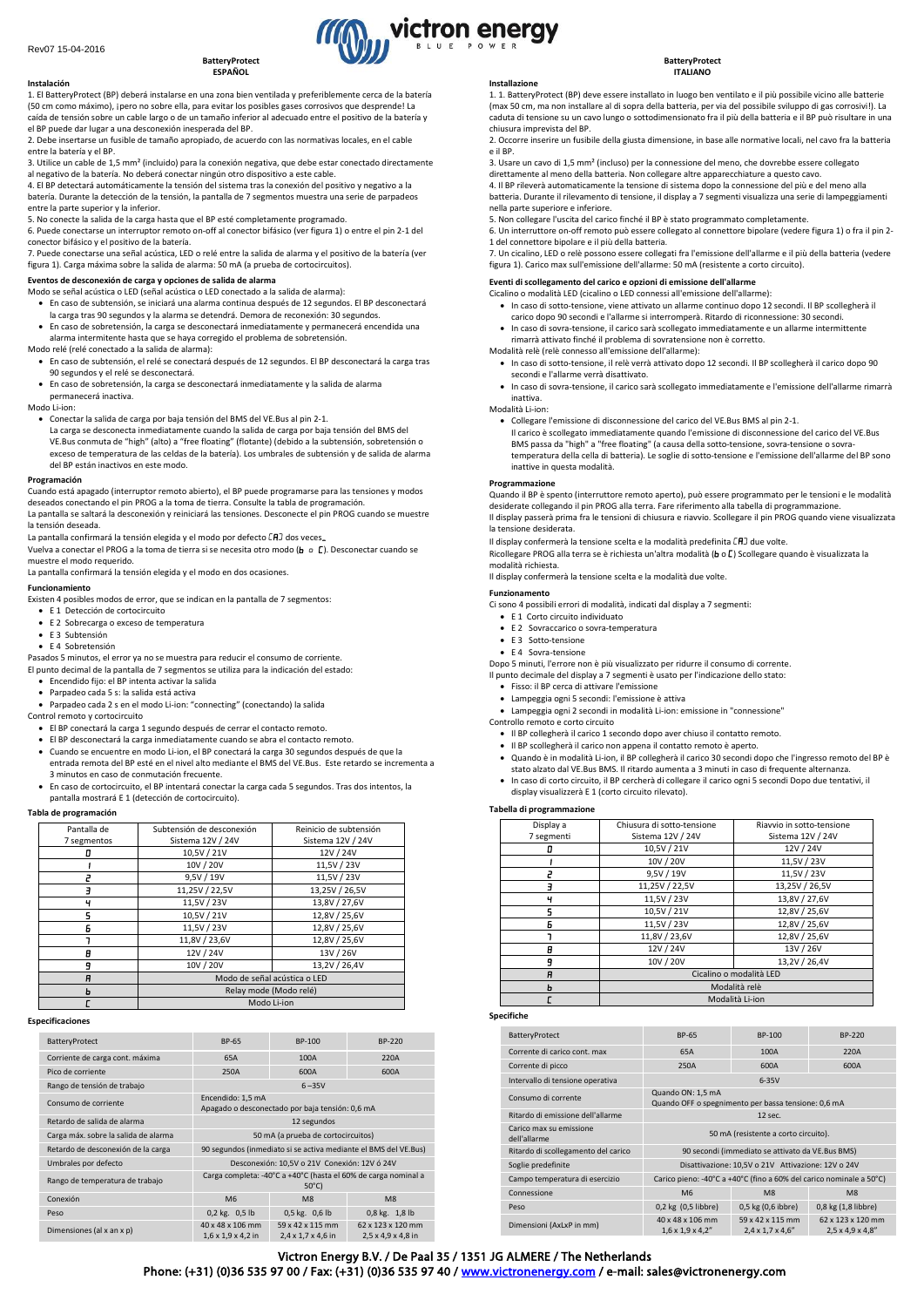



Figure 1:Connection diagram of the BP-65



Figure 2: Connection diagram of the BP-100 and BP-220





# Figure 4: System with Li-ion battery

Note: The BP will disengage when its control input becomes free floating. If the battery voltage recovers after disconnecting (which will happen when no other loads are connected to the battery), the output of the Ve.Bus BMS will become high and the BP will re-engage after 30 seconds. After 3 attempts to re-engage, the BP will remain disengaged until battery voltage has increased to more than 13V (resp. 26V) during at least 30 seconds (which is a sign that the battery is being recharged). The under voltage thresholds and alarm output of the BP are inactive in this mode.

# Victron Energy B.V. / De Paal 35 / 1351 JG ALMERE / The Netherlands

Phone: (+31) (0)36 535 97 00 / Fax: (+31) (0)36 535 97 40 [/ www.victronenergy.com](http://www.victronenergy.com/) / e-mail: sales@victronenergy.com